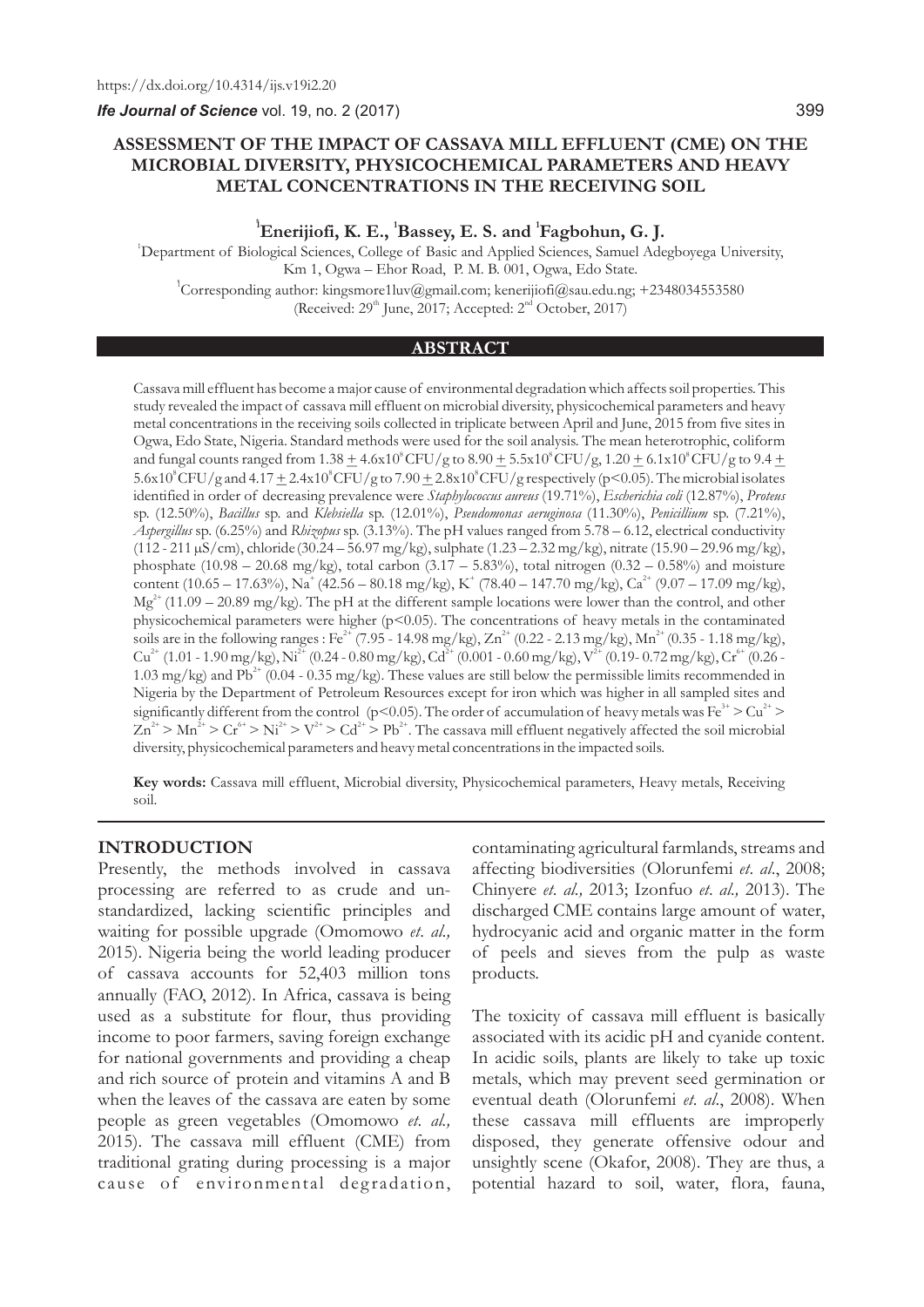400 **Enerijiofi et al.:** Assessment of the Impact of Cassava Mill Effluent (CME) on the Microbial Diversity

livestock and human population living around the processing locations (Omonoma and Akipelu, 2010).

The increasing level of heavy metals in the environment from various anthropogenic sources like cassava mill effluent should be a source of concern for environmentalists (Iwegbue 2007; Opeolu *et*. *al.,* 2008; Osakwe and Egharevba, 2008). These heavy metals that are released into the environment tend to persist indefinitely, accumulating in living tissues through food chain causing severe diseases to man (Akpoveta *et*. *al*., 2010; Enerijiofi and Ajuzie, 2012).

With attention paid to industrial sites in urban centres, relatively few studies have been reported on the impact of cottage industries such as cassava processing mills in sub-urban and rural soils. In view of the above, this study was undertaken to provide an assessment of the impact of cassava mill effluent on the microbial diversity, physicochemical properties and heavy metal concentrations in soils from Ogwa, Edo State.

## **MATERIALS AND METHODS**

**The Study Area**: Ogwa is a University town located in Esan West local Government Area of Edo State, Nigeria. It lies approximately on latitude  $6^{\circ}$  30' 0N and longitude  $6^{\circ}$  12' 0E. It is among the constituent communities of Esan land. The soil type is precisely reddish-brown in colour and fertile. The main occupation of the people is farming with cassava being the highest among their farm produce.

**Sample Collection:** Soil samples contaminated with cassava mill effluent for over five years were aseptically collected from five selected locations namely Dumorue, Eguare, Eha, Idumuhijie and Lower Izogen in Ogwa in triplicate on a monthly basis from April to June, 2015. Soil samples free of cassava mill effluent were also collected from Samuel Adegboyega University garden located within the same community which served as control. The sites were cleared of debris and soil samples collected within depth of 0 - 15cm from each sampling site with the aid of a sterilized Auger. All the soil samples were transported to Samuel Adegboyega University Laboratory, Ogwa for Microbiological analysis and Splendid Stain Research Laboratory, Benin for physicochemical and heavy metal analysis.

**Inoculation and Enumeration of Bacterial and Fungal Isolates:** Aliquots (1 ml) of appropriate ten-fold serial dilution of the soil samples were inoculated into Nutrient, MacConkey and Potato Dextrose agars in triplicate using pour plate method. The inoculated plates were incubated at 37 °C for 24 hrs for the enumeration of the total heterotrophic bacteria and coliform counts while Potato dextrose agar plates were incubated at 25 °C for 72 hrs for the enumeration of total heterotrophic fungal count. Visible discrete colonies on inoculated plates were enumerated, purified and expressed in CFU/g (Cheesbrough, 2005).

# **Characterisation of Bacterial and Fungal Isolates**

The purified bacterial isolates were characterized culturally, morphologically and biochemically while the fungal isolates were also characterized microscopically and macroscopically using the method of (Cheesbrough, 2005) to confirm their identity.

# **Physicochemical and Heavy Metal Analysis of Soil Samples**

**Sample Preparation:** The soil samples were airdried to constant weight, crushed with mortar and pestle to fine particles. The fine particles were sieved using 2 mm sieve to remove stones and other particles. They were stored in fresh clean polyethylene bags in a refrigerator at 2 °C for about 7 days to maintain the stability of the samples without significant alteration in their properties.

**Physicochemical Analyses:** Physicochemical properties of the soil samples: soil pH was determined ex-situ as described by Bates (1954). The moisture content, texture, chloride and electrical conductivity were determined using the method of APHA, (1998). Total organic carbon was determined by the method of Akubugwo *et al*. (2007), soil nitrates, phosphates and sulphates were carried out as described by Dewis and Freitas (1970) while soil nitrogen was determined using method of Udoh and Ogunwale (1986).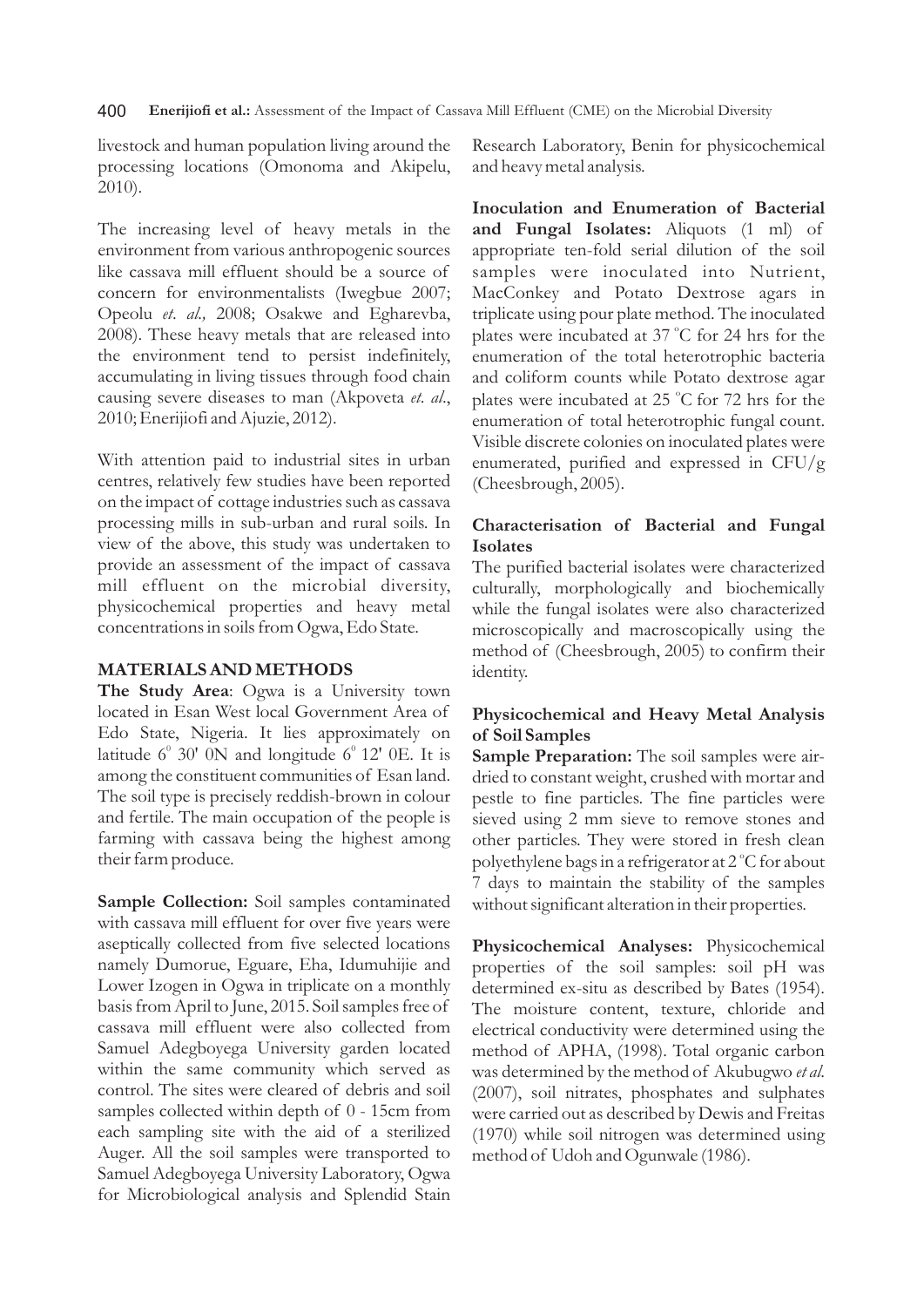## **Analyses of Cations and Heavy Metals in Soil Samples**

The method of Edori and Edori, (2012) was used. Two grams (2 g) of the fine soil samples were digested with 1: 10 of  $HNO$ : HCl. Twenty five millilitres (25 ml) of distilled water was added to the mixture and then heated for 20 minutes in a water bath to obtain a milky colour. The samples were removed from heat, allowed to cool and transferred into 50 ml sample bottles and made up to the 25 ml mark with distilled water. The concentrations of cations like Na<sup>+</sup>, Ca<sup>2+</sup>, Mg<sup>2+</sup> and  $K^*$  were determined with a digital Jenway flame photometer model PFP-7 by aspiration while the concentrations of the heavy metals were determined using Shimadzu atomic absorption spectrophotometer, model PG 550.

# **Assessment of the Impact of Cassava Mill Effluent on Cations and Heavy Metals in the Receiving Soil**

Three indices were employed to assess the impact of cassava mill effluent in receiving soils according to the method of Pam *et*. *al*. (2013).

(i)  $C_f = C_{0-1}^i / C_n^i$ . Where  $C_{0-1}^i$  is the mean content of metals from at least 5

contaminated samples and  $C_{n}^{i}$  is the preindustrial (control) concentration of individual metals.

- (ii) I-geo =  $log_2$  (Cn / 1.5Bn). Where Cn is the concentration of the heavy metal in the contaminated soil sample and Bn is the concentration of the metal in the unpolluted (control) sample. The factor 1.5 is introduced to minimize the effect of the possible variations in the control values which may be attributed to lithogenic variations in the soil.
- (iii) Quantification of anthropogenic metal.  $\mathbf{x} - \mathbf{x}_c \times 100\%$ **x**

Where  $x =$  average concentration of the metal in the contaminated soil sample and  $x_c$  = average concentration of the metal in the control samples.

### **Statistical analysis**

Conventional statistical methods were used to calculate means and standard errors. Data were statistically tested for one-way analysis of variance (ANOVA) and Duncan's multiple range test was applied for comparing means according to the method of Ogbeibu, (2005).

### **RESULTS AND DISCUSSION**

Table 1: Total heterotrophic counts of microorganisms  $\times$  10<sup>8</sup> in CFU /g

| Source       | Heterotrophic counts       | Coliform counts         | Fungal counts              |
|--------------|----------------------------|-------------------------|----------------------------|
| of Sample    |                            |                         |                            |
| Dumorue      | $8.90 + 5.51$ <sup>c</sup> | $1.20 + 6.12^{\circ}$   | $4.90 + 2.31$ <sup>a</sup> |
| Eguare       | $5.50 + 2.92^b$            | $7.20 \pm 5.30^{\circ}$ | $5.70 + 9.40^b$            |
| Eha          | $6.48 + 4.60b$             | $5.70 + 3.64^b$         | $6.20 + 1.53^b$            |
| Idumuhijie   | $1.41 + 4.70^a$            | $9.40 + 5.60^{\circ}$   | $4.17 + 2.44^{\circ}$      |
| Lower Izogen | $1.38 + 4.13^a$            | $8.80 \pm 4.91^{\circ}$ | $7.90 + 2.80^{\circ}$      |
| Control      | $1.29 + 3.62^{\circ}$      | $1.10 + 2.93^{\circ}$   | $2.13 + 1.52^{\circ}$      |

Values are in mean  $\pm$  standard error (n=9) of soil samples

NB: Mean with different superscript on the same column are significantly different (P<0.05).

The mean heterotrophic, coliform and fungal counts ranged from  $1.38 \pm 4.6 \times 10^8$  CFU/g to  $8.90$  $\pm$  5.5x10<sup>8</sup>CFU/g, 1.20  $\pm$  6.1x10<sup>8</sup>CFU/g to 9.40  $\pm$  $5.6x10^8$  CFU/g and  $4.17 \pm 2.4x10^8$  CFU/g to 7.90  $8+ 2.8x10^8$  CFU/g (Table 1). Soil is a natural store for microbes, little wonder, the control had some counts but the contaminated soils had higher counts which may be due to the presence of

organic components of the cassava mill effluent that enhanced more microbial growth and proliferation. This trend agreed with the submission of Ezeigbo, *et al*. (2014) and Nwaugo *et al*. (2008) where they reported that cassava mill effluent contaminated soils had higher bacteria and fungi counts than the control soils.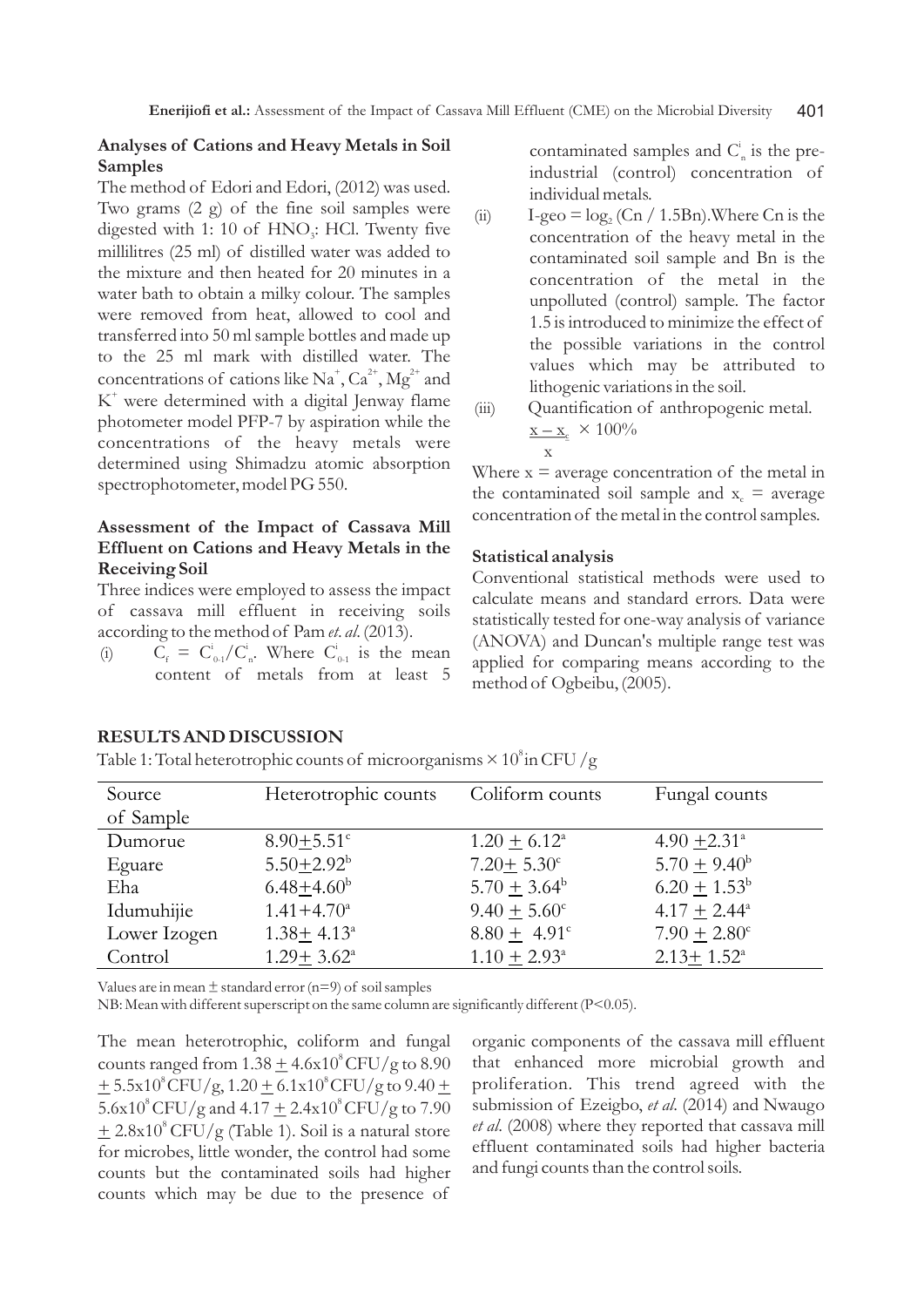

Figure 1: Frequency of Occurrence of Microbial Species

The microbial isolates included *Staphylococcus aureus* (19.71%),*Escherichia coli* (12.87%), *Proteus* sp. (12.50%), *Bacillus* sp. and *Klebsiella* sp. (12.01%), *Pseudomonas aeruginosa* (11.30%), *Penicillium* sp. (7.21%), *Aspergillus* sp. (6.25%) and *Rhizopus* sp. (3.13%) (Figure 1). The result agreed with the findings of Ahanotu *et*. *al*. (2013), Ezeigbo *et*. *al.* (2014) and Omomowo *et*. *al*. (2015) who reported similar organisms. *Bacillus* has been implicated in the spoilage of starchy foods and in food poisoning (Omomowo *et*. *al.*, 2015). The presence of *Proteus* species was an indication that the contaminated soils were enriched with protein substances (Achudume and Olawale, 2007). The fungi isolated are known to be responsible for causing a lot of diseases especially *Aspergillus* sp*.*  which is known for aflatoxin production that destroys the liver by inducing fatty acid metamorphosis in cells (Uraih, 2004). However, the cassava mill effluent contaminated soils had higher bacteria and fungi diversities than the control. This was an indication that the cassava mill effluent soils contained more organic matter from the cassava mill effluent than the control which corroborated the report of Nwaugo *et*. *al*. (2008).

| Table 2: Physicochemical Parameters of Contaminated and Control Soils. |  |  |
|------------------------------------------------------------------------|--|--|
|------------------------------------------------------------------------|--|--|

| Parameters                   | Unit          | Dumorue                      | Eguare                      | Eha                         | Idumuhijie                   | Lower Izogen                 | Control                     |
|------------------------------|---------------|------------------------------|-----------------------------|-----------------------------|------------------------------|------------------------------|-----------------------------|
| pH                           |               | $5.78 \pm 0.51$ <sup>b</sup> | $6.12 + 0.72^c$             | $5.91 \pm 0.14$ c           | $5.87 \pm 0.28$ c            | $5.95 + 0.46^{\rm b}$        | $7.93 + 0.93c$              |
| Electrical                   | $\mu$ S/cm    | $112.00 + 2.51$ s            | $211.00 + 4.12i$            | $187.00 + 1.14$             | $194.00 + 2.12$ <sup>i</sup> | 154.00+1.15g                 | $52.00 + 2.31$ <sup>e</sup> |
| conductivity                 |               |                              |                             |                             |                              |                              |                             |
| Cŀ                           | mg/kg         | $30.24 + 0.12$ <sup>e</sup>  | $56.97 + 1.11$ g            | $50.49 + 1.148$             | $52.38 + 0.768$              | $41.58 + 1.11$ <sup>e</sup>  | $14.04 + 0.63$ <sup>d</sup> |
| SO <sub>4</sub> <sup>2</sup> | mg/kg         | $1.23 \pm 0.04$ <sup>a</sup> | $2.32 + 0.12^b$             | $2.06 + 1.20b$              | $2.13 + 1.33b$               | $1.69 + 1.32$ <sup>a</sup>   | $0.57 + 0.01$ <sup>a</sup>  |
| NO <sub>3</sub>              | mg/kg         | $15.90 + 1.29$ <sup>d</sup>  | $29.96 + 2.16$ <sup>f</sup> | $26.55 + 1.14$ <sup>f</sup> | $27.55 + 2.12$ <sup>f</sup>  | $21.87 + 1.97d$              | $0.62 + 0.33^a$             |
| PO <sub>4</sub> 3            | mg/kg         | $10.98 \pm 1.41$ c           | $20.68 + 1.11^{\circ}$      | $18.33 + 0.93e$             | $19.01 + 1.17$ <sup>e</sup>  | $15.09 + 1.18c$              | $0.16 + 0.56^{\circ}$       |
| Sand                         | $\frac{0}{0}$ | $87.00 + 1.16$ <sup>f</sup>  | $92.00 + 1.61$ <sup>h</sup> | $86.00 + 1.98$ h            | $90.00 + 2.56h$              | $94.00 + 2.19$ <sup>f</sup>  | $91.00 + 1.97$ <sup>f</sup> |
| Silt                         | $\frac{0}{0}$ | $8.00 \pm 2.45$ c            | $6.00 + 1.11$ <sup>c</sup>  | $11.00 + 0.94$ <sup>d</sup> | $8.00 + 1.21$ c              | $5.00 \pm 0.18$ <sup>b</sup> | $6.00 + 1.01$ <sup>c</sup>  |
| Clay                         | $\frac{0}{0}$ | $5.00 + 1.63^b$              | $2.00 \pm 0.18^{\rm b}$     | $3.00 + 1.14^b$             | $2.00+1.36b$                 | $1.00 + 0.14$ <sup>a</sup>   | $3.00 + 1.04b$              |
| Total carbon                 | $\frac{0}{0}$ | $5.83 + 1.41b$               | $4.66 + 1.12$ <sup>c</sup>  | $3.84 + 0.16b$              | $3.17+1.08b$                 | $4.72 + 1.01b$               | $0.64 + 0.04$ <sup>a</sup>  |
| Total nitrogen               | $\frac{0}{0}$ | $0.58 + 1.24$ <sup>a</sup>   | $0.47 + 0.02^a$             | $0.38 + 0.24$ <sup>a</sup>  | $0.32 + 0.01$ <sup>a</sup>   | $0.47 + 1.04^a$              | $0.06 + 0.06^a$             |
| Moisture                     | $\frac{0}{0}$ | $13.25 + 1.73c$              | $10.65 + 1.02^d$            | $17.63 + 1.64e$             | $14.67 + 0.04$ <sup>d</sup>  | $12.98 + 1.14c$              | $6.75 + 1.96c$              |

Values are in mean  $\pm$  standard error (n=9) of soil samples

NB: Mean with different superscript on the same column are significantly different (P<0.05).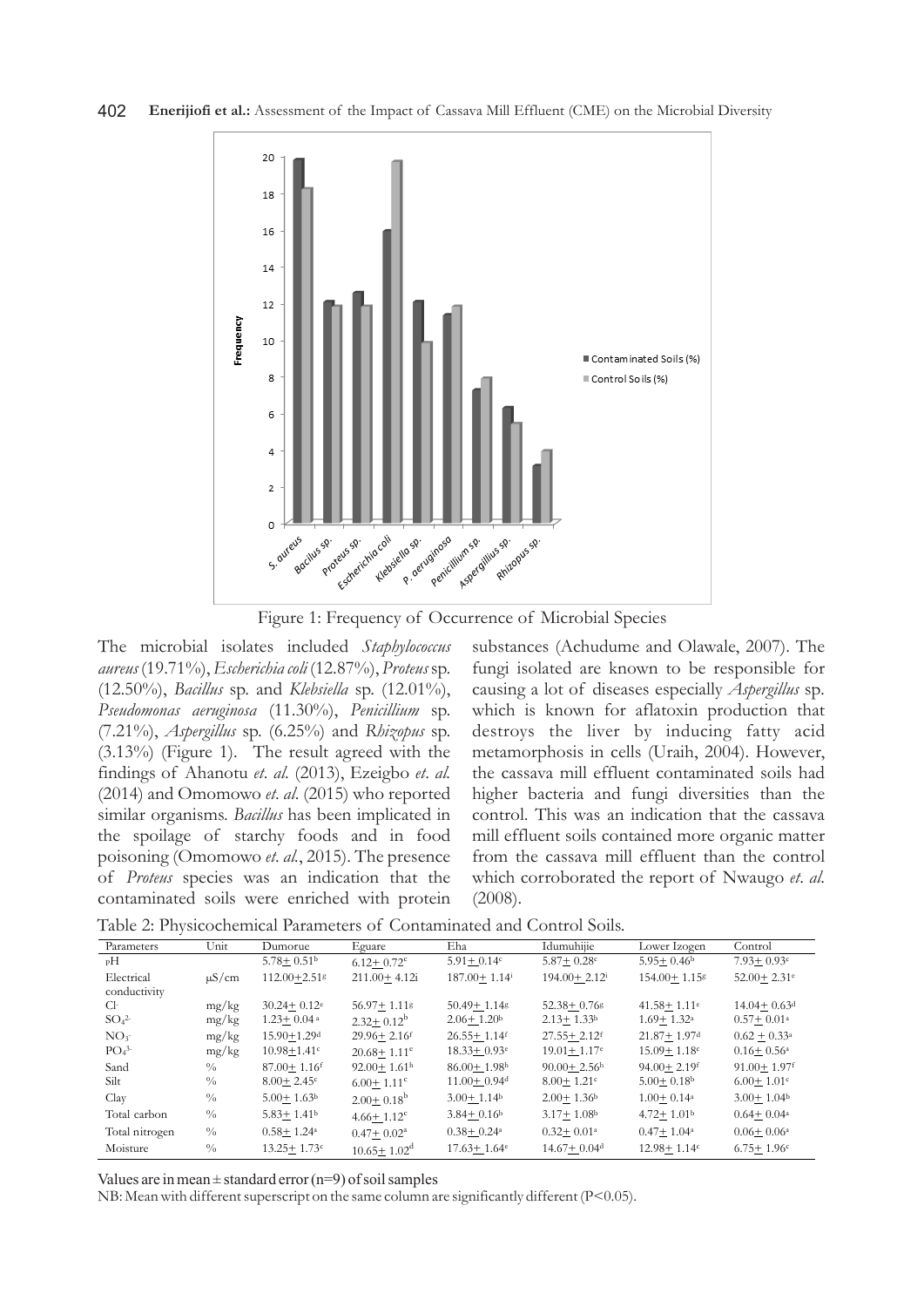The soils' physicochemical parameters are shown in table 2. There was significant difference in the concentrations of the physicochemical parameters between the contaminated soils and the control  $(p<0.05)$  except for nitrogen. The pH reported in the contaminated soil was found to be acidic (5.78 - 6.12) as against 7.93 in the control soils. The acidity of the cassava mill effluentimpacted soils could be attributed to the presence of hydrogen cyanide and organic acids produced during the decomposition of cassava mill effluent by microorganisms. The acidic pH reported in this study determines the availability of nutrients and promotes movement of heavy metals (Akpoveta *et*. *al*., 2010). The electrical conductivity values of the effluent-impacted soils ranged from 112 – 211  $\mu$ s/cm while control had the least (52  $\mu$ s/cm). The implication of these values indicated that there was a reasonable presence of anions in soils (Olorunfemi *et*. *al.*, 2007). The sulphate concentration attested to the enhanced microbial activities in soil which are responsible for sulphate ester hydrolysis (Chinyere *et*. *al.,* 2013). This study reported nitrate values of between 15.90 - 29.96 mg/kg. Nitrate is one of the most frequently utilizable forms of nitrogen in soil which can be converted to proteins (Stanton, 2010; Nesic *et al*., 2008). Phosphate recorded ranged from 10.98 - 20.68 mg/kg. This value in the impacted soil could

be because cassava tubers are rich in phosphate (Omomowo *et*. *al*., 2015). The result of this study revealed that the soils were more of sand, followed by silt and least in clay as earlier reported by Onweremadu and Duruigbo (2007). Hence, the high sand content encouraged leaching of heavy metals deep down into the soil depth due to the larger pore size (Akpoveta *et*. *al*., 2010).

The total organic carbon ranged from 3.17 - 5.83%. The impacted soils were higher in carbon content which may be due to the presence of biodegradable components which were readily available in the effluent. Total nitrogen ranged from 0.32 - 0.58%. The low nitrogen levels were indicative of low nitrification which could be due to the acidic pH reported in this study. This may have influenced the activities of microorganisms in the soils (Ezeigbo *et*. *al.,* 2014). The moisture content was relatively higher in the contaminated soils than the control. This could be because the cassava mill effluent contains water which could have accounted for the increased moisture content in the contaminated soils. The chlorine values reported ranged from 41.58 - 56.97 mg/kg. The concentrations in the cassava mill effluentcontaminated soils were higher than the control which may have been from the water used in the processing of the peeled cassava tubers.

| Table 3: Cation Concentrations in Contaminated and Control Soils (mg/kg) |  |  |  |
|--------------------------------------------------------------------------|--|--|--|
|                                                                          |  |  |  |

| Heavy     | Idumuhijie                     | Eguare                       | Dumorue                      | Eha                            | Lower Izogen                   | Control                    | DPR target |
|-----------|--------------------------------|------------------------------|------------------------------|--------------------------------|--------------------------------|----------------------------|------------|
| Metals    |                                |                              |                              |                                |                                |                            | values     |
| $Na+$     | $73.72 + 0.87$ d               | $80.18 + 1.41$ d             | $42.56 + 0.82^d$             | $71.06 \pm 1.63$ <sup>d</sup>  | $58.52 + 0.82$ <sup>d</sup>    | $1.98 + 1.67$ <sup>a</sup> | NI         |
| $K^+$     | $135.80 \pm 2.16$ <sup>e</sup> | $147.70 + 2.45$ <sup>e</sup> | $78.40 + 1.24^e$             | $130.90 \pm 1.41$ <sup>e</sup> | $107.80 \pm 1.73$ <sup>e</sup> | $3.64 + 0.82^b$            | NI         |
| $Ca^{2+}$ | $15.71 + 1.63b$                | $17.09 \pm 1.41^{\rm b}$     | $9.07 + 1.29^{\rm b}$        | $15.15 \pm 1.41^{\rm b}$       | $12.47 + 2.83^b$               | $1.61 + 1.29$ <sup>a</sup> | NI         |
| $Mg^{2+}$ | $19.21 + 1.89c$                | $20.89 + 2.16c$              | $11.09 + 1.84$ <sup>c</sup>  | $18.51 + 1.12$ <sup>c</sup>    | $15.25 + 1.97c$                | $4.21 \pm 0.17^{\rm b}$    | NI         |
| $Fe3+$    | $13.77 + 1.64b$                | $14.98 \pm 1.63^{\rm b}$     | $7.95 \pm 0.28^{\rm b}$      | $13.28 \pm 1.76^{\rm b}$       | $10.93 + 0.33^b$               | $2.65 + 1.64^a$            | 4.7        |
| $Zn^{2+}$ | $2.13 + 2.16a$                 | $0.42 + 0.02^a$              | $0.22 \pm 0.21$ <sup>a</sup> | $2.06 + 1.21$ <sup>a</sup>     | $0.31 + 0.02^a$                | $0.57 + 1.33^a$            | 140        |
| $Mn^{2+}$ | $1.18 + 0.57$ <sup>a</sup>     | $0.65 \pm 0.28$ <sup>a</sup> | $0.35 + 0.22^a$              | $1.14 + 0.63^a$                | $0.48 + 0.12^a$                | $0.32 + 1.36^a$            | 850        |
| $Cu2+$    | $1.75 + 0.01$ <sup>a</sup>     | $1.90 + 1.29$ <sup>a</sup>   | $1.01 \pm 1.18^a$            | $1.68 + 0.31$ <sup>a</sup>     | $1.39 + 1.61^a$                | $0.10 + 1.21$ <sup>a</sup> | 36         |
| $Ni2+$    | $0.80 + 0.03$ <sup>a</sup>     | $0.44 + 1.00^a$              | $0.24 \pm 1.24^a$            | $0.77 + 1.14^a$                | $0.32 + 0.51$ <sup>a</sup>     | $0.21 + 0.49^a$            | 35         |
| $Cd2+$    | $0.60 \pm 1.21$ <sup>a</sup>   | $< 0.001 + 1.0$ <sup>a</sup> | $< 0.001 + 0.04^{\circ}$     | $0.58 + 0.02^a$                | $<0.001+0.01^a$                | $0.16 + 0.14$ <sup>a</sup> | 0.8        |
| $V^{2+}$  | $0.72 \pm 1.10^{\circ}$        | $0.36 + 0.16^a$              | $0.19 + 0.01^a$              | $0.69 + 0.18$ <sup>a</sup>     | $0.26 + 1.01^a$                | $0.19 + 1.04^a$            | NI         |
| $Cr^{6+}$ | $1.03 + 0.06a$                 | $0.49 \pm 0.29$ <sup>a</sup> | $0.26 + 0.52^{\mathrm{a}}$   | $0.99 + 1.24$ <sup>a</sup>     | $0.35 + 1.04^a$                | $0.28 + 1.20^a$            | 100        |
| $Pb^{2+}$ | $0.35 + 1.14$ <sup>a</sup>     | $0.08 + 0.12$ <sup>a</sup>   | $0.04 + 0.72^a$              | $0.34 + 0.28$ <sup>a</sup>     | $0.06 + 0.08a$                 | $0.04 + 1.01^a$            | 85         |

Values are in mean  $\pm$  standard error (n=9) of soil samples,  $NI = not$  indicated, DPR= Department of petroleum resources

NB: Mean with different superscript on the same column are significantly different (P<0.05).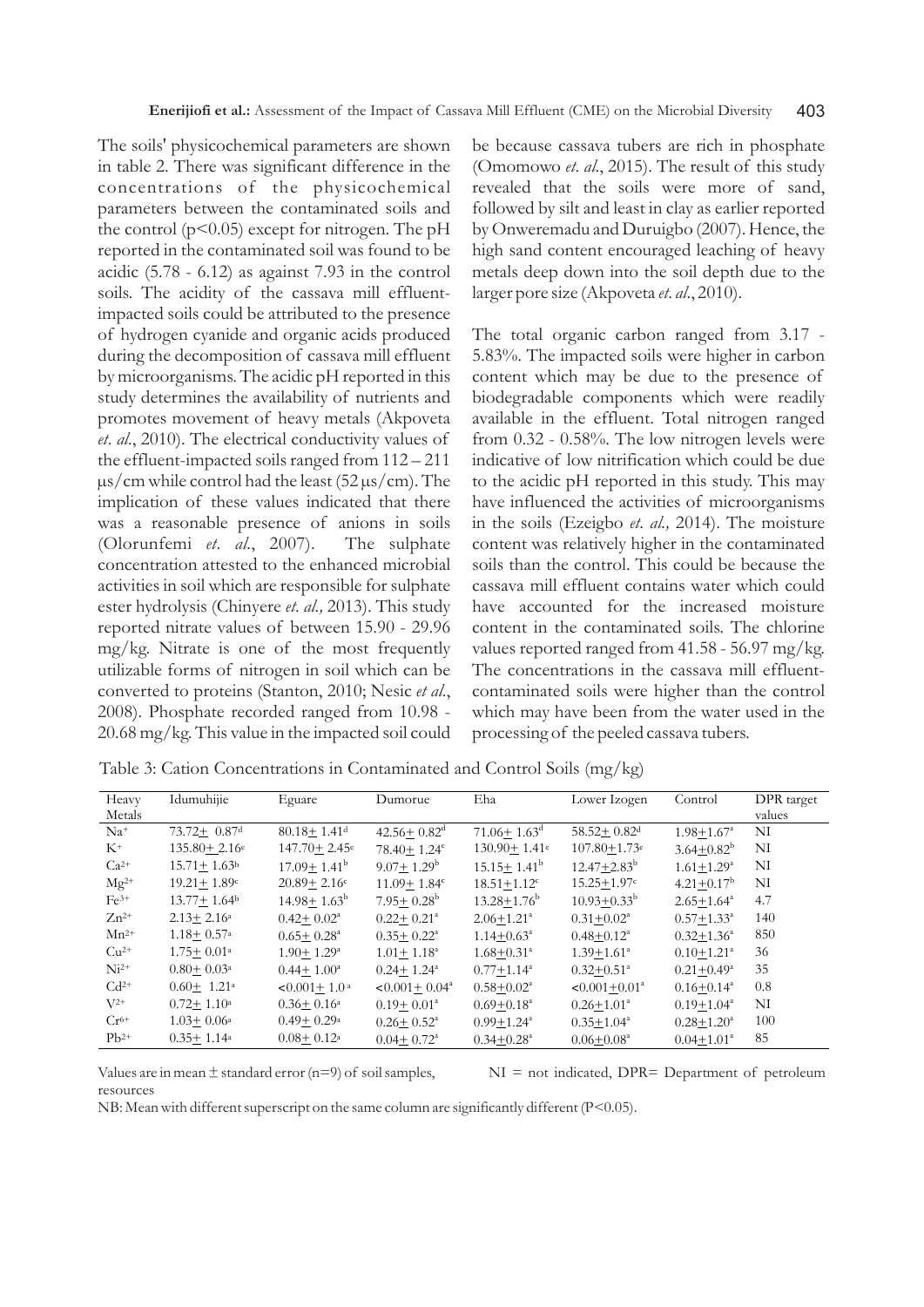The results of the cations, some of which are heavy metals are shown in table 3. The values of  $\mathrm{Na}^*$ ,  $\mathrm{K}^*$ ,  $\mathrm{Ca}^{2+}$  and  $\mathrm{Mg}^{2+}$  in all sites of the contaminated soils were higher than the control. The increase in these cations may be because they are components of cassava tubers. However, there was significant difference in the cation concentrations between the contaminated soils and the control  $(P<0.05)$ . The heavy metals a bundance was in the order: Fe>Cu>Zn>Mn>Cr>Ni>V>Cd>Pb. There was significant difference in iron concentration between the contaminated soils and the control (P<0.05), but for other heavy metals, there was no significant difference. The concentration of iron (7.95 - 14.98 mg/kg) reported was higher in all the contaminated soils sampled than the control and DPR (2002) standard. The concentration in the impacted soils may have been from corrosion of the metal parts of the processing machine. However, Aluko and Oluwande (2003) reported that natural soils contained significant concentration of iron. The presence of zinc could be attributed to corrosion of metal parts of the milling machine and it's also a component of crude oil used in lubricating metal parts of the processing machine (Adriano, 2001). The concentration of manganese in the cassava mill effluent ranged from 11.09 - 20.89 mg/kg which was lower than the DPR (2002) standard. However, the concentration could be attributed to wears and tears of the machinery parts. Copper, cadmium and chromium concentrations reported were far below the DPR (2002) standard but they their presence could be due to their use in the prevention of corrosion of metal parts (Tucker *et al*., 2003). The presence of Fe, Cu, and Zn in the soils studied could also be attributed to the wearing or abrasion of the cassava milling machine parts and the emission of these metals through exhaust of the machine.

The values reported for nickel  $(0.24 - 0.80 \text{ mg/kg})$ from all contaminated samples exceeded the control but lower than the DPR (2002) standard. The low concentrations reported could be due to the absence of the major anthropogenic sources of nickel such as metal plating industries, nickel mining and electroplating in the studied area. Nickel, though essential in small doses, but can be dangerous leading to various kinds of cancer when the maximum tolerable amounts are exceeded (Scragg, 2006). The vanadium reported in this work ranged from 0.19 - 0.72 mg/kg and may have come from the cement used in construction of ground support for the grinding and milling machines. Vanadium affect seed germination, growth, photosynthesis, respiration and ATPase activity of plants, as such plants were almost absent in the contaminated sites of this study as earlier reported by Olorunfemi *et al.*  (2007). Lead ranged from 0.04 - 0.35 mg/kg in the impacted soils. This concentration may have arisen from incomplete combustion of hydrocarbon compounds from the processing and milling machines. Lead accumulates in the body organs like gastrointestinal tract, kidneys and central nervous system leading to impaired development, lower intelligent quotient, shortened attention span, hyperactivity and mental deterioration in children while adults usually experience decreased reaction time, loss of memory, nausea, insomnia and weakness of the joints (Enerijiofi and Ajuzie, 2012).

| Table 4: Average contamination factors (CF), geo-accumulation index (L-geo), and quantification of |  |
|----------------------------------------------------------------------------------------------------|--|
| concentration ( $QoC$ ) and background values ( $BC$ ) of metals in soils.                         |  |

| Soil parameters                                            | CF    | L-geo | $QoC$ $(\%)$ | BC   |
|------------------------------------------------------------|-------|-------|--------------|------|
| $Na+$                                                      | 31.42 | 20.94 | 96.82        | 1.98 |
| $K^+$                                                      | 33.24 | 21.97 | 96.97        | 3.64 |
| $Ca^{2+}$                                                  | 8.63  | 5.74  | 88.42        | 1.61 |
| $\begin{array}{l} \rm{Mg^{2+}}\\ \rm{Fe^{3+}} \end{array}$ | 4.04  | 2.69  | 75.22        | 4.24 |
|                                                            | 4.59  | 3.06  | 78.24        | 2.65 |
| $Zn^{2+}$                                                  | 1.80  | 1.15  | 45.00        | 0.57 |
| $Mn^{2+}$                                                  | 2.38  | 1.58  | 44.00        | 0.32 |
| $Cu2+$                                                     | 15.5  | 10.33 | 93.55        | 0.10 |
| $Ni2+$                                                     | 2.43  | 1.59  | 58.82        | 0.21 |
| $Cd2+$                                                     | 1.50  | 1.00  | 30.43        | 0.16 |
| $V^{2+}$                                                   | 2.32  | 1.52  | 56.82        | 0.19 |
| $Cr^{6+}$                                                  | 2.21  | 1.48  | 54.84        | 0.28 |
| $Pb^{2+}$                                                  | 4.25  | 2.83  | 76.47        | 0.04 |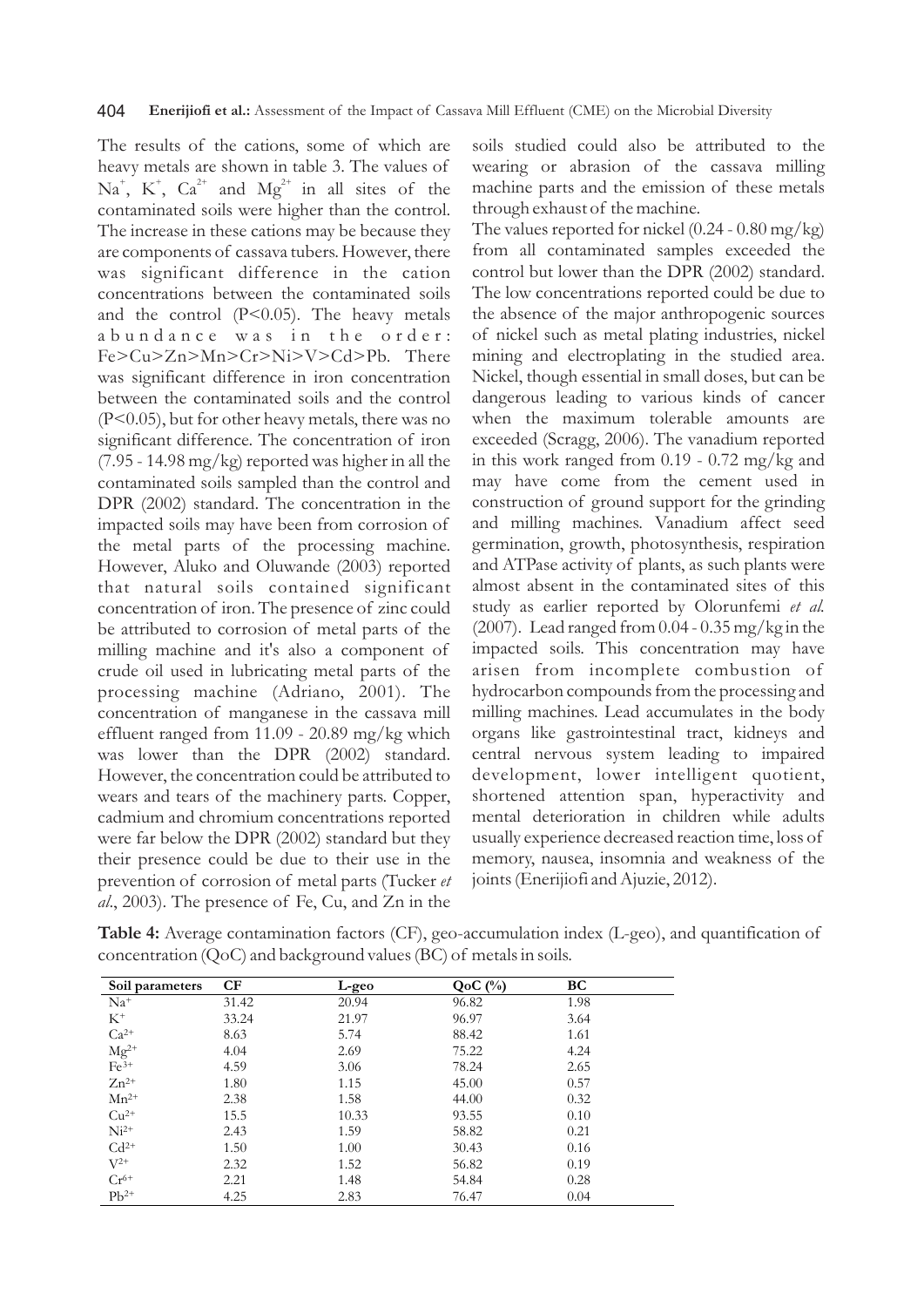The results of the average contamination factor  $(C_F)$ , geo-accumulation index (L-geo), and quantification of concentrations (QoC) of cations and heavy metals are shown in table 4. The  $C_{\rm E}$  showed highest contamination factor for potassium, sodium, copper and calcium which revealed high contamination, while magnesium, iron and lead showed considerable contamination. Zinc, manganese, nickel, cadmium, vanadium and chromium showed moderate contamination. These values particularly potassium, sodium, copper and calcium were clear indications that the contamination in the vicinity of the soils originated from anthropogenic inputs of cassava mill effluent. The pollution status in the soil expressed in terms L-geo index showed very high pollution with potassium, sodium, copper and calcium and to a lesser degree with magnesium, iron and lead. Zinc, manganese, nickel, cadmium, vanadium and chromium showed moderate pollution status. The QoC trend followed the  $C_F$ and L-geo index. However, despite the different impact assessment indices, the results were consistent with each other in the pattern of metals contamination which indicated that the anthropogenic sources of metals in the contaminated soils were of similar origin. However, the anthropogenic inputs of metals in the soils were in the order:  $K^+$  >  $Na^+$  >  $Ca^{2+}$  $> Mg^{2+} > Fe^{2+} > Pb^{2+} > Zn^{2+} > Mn^{2+} > Ni^{2+} > Cd^{2+} >$  $V^{2+} > Cr^{6+}$ 

## **CONCLUSION**

This study revealed that cassava mill effluent adversely affected some physicochemical and microbiological parameters of the receiving soils. The substantial accumulation of some salts and heavy metals should be of concern due to their negative impact on soil and human health.

### **RECOMMENDATION**

Cassava mills must be owned and managed by individuals who have basic knowledge of environmental protection. The rural cassava producers and millers should endeavour to provide ditches where they can dispose cassava mill effluent to avoid contaminating farm lands, surface and underground water bodies. Government should set aside, an expanse of land away from residential areas where cassava processing machines should be located and wastes treated to an acceptable level before eventual discharge.

## **REFERENCES**

- Achudume, A. C. and Olawale, J. T. (2007). Microbial pathogens of public health significance in waste dumps and common sites. *Journal of Environmental Biology* 28(1):151-154.
- Adriano, D. C. (2001). Trace Elements in Terrestrial Environment (2nd edition) Springer-Verlay Company, New York.
- Ahanotu, I., Ogueke, C. C., Owuamanam, C. I., Ahanotu, N. N. and Nwosu, J. N. (2013). Fermentation of undewatered cassava pulp by linamarase producing microorganisms: effect on nutritional composition and residual cyanide. *American Journal of Food Nutrition* 3(1): 1-8.
- Akubugwo, E. I., Ofoegbu, C. J. and Ukwuoma, C. U. (2007). Physicochemical studies on Ubru Salt Lake Ebonyi State, Nigeria. *Pakistan Journal of Biological Sciences* 7: 3170- 3174.
- Akpoveta O. V., Osakwe S. A., Okoh B. E. and Otuya B. O. (2010). Physiochemical characteristics and levels of some heavy metals in soils around metal scrap dumps in some parts of Delta State Nigeria. *Journal of Applied Science and Environmental Management* 14(4): 57-60.
- Aluko, O.O. and Oluwande, P. A. (2003). Characterization of leachates from a municipal solid Waste land fill site in Ibadan, Nigeria. *Journal of Environmental Health Research* 2:83-84.
- APHA (1998). Standards methods for the examination of water and wastewater.  $18<sup>th</sup>$ edn. Washington D C. 141pp.
- Bates, R. G. (1954). Electronic  $_{p}H$  Determination. John Wiley and Sons Inc. New York. 254pp.
- Cheesbrough, M. (2005). District Laboratory Practice in Tropical Countries Cambridge University Press, United Kingdom. P.30 - 41.
- Chinyere, G. C., Akubugwo, E. I. and Ugbogu, E. A. (2013). Effects of altering palm oil and cassava mill effluents on the  $_{p}H$  before dumping on dumpsite soil physicochemical parameters and selected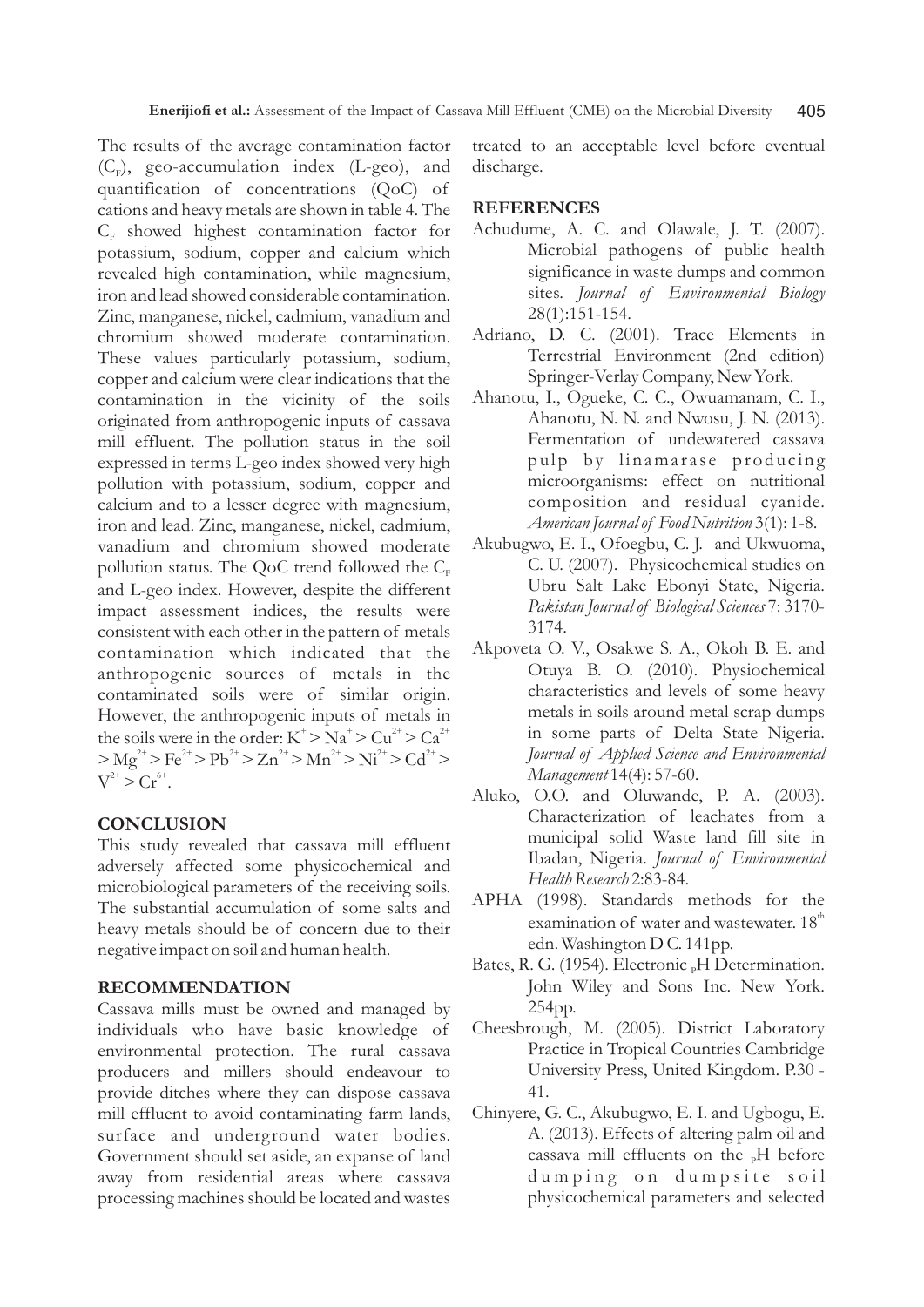406 **Enerijiofi et al.:** Assessment of the Impact of Cassava Mill Effluent (CME) on the Microbial Diversity

enzyme activities. *Journal of Biodiversity and Environmental Sciences* 3 (4): 46 – 58.

- Department of Petroleum Resources, (2002), Environmental guidelines and Standards for the petroleum industries in Nigeria Department of Petroleum Resources, Ministry of Petroleum and Mineral Resources, Abuja, Nigeria.
- Dewis J. and Fretias, F. **(**1970). Physical and Chemical Methods of Soil and water analysis. Soil Bulletin 10. FAD ROME. 275pp.
- Edori, O. S. and Edori, E. S. (2012). Effect of automechanic works on lead and iron content in two mechanic villages in Port Harcourt, Rivers State Nigeria. *Journal of Applied Science and Environmental Management* 16 (4) 317 - 321.
- Enerijiofi, K. E. and Ajuzie, C.U. (2012). Health impact of some heavy metals resistance in microbes isolated from Ikhueniro refuse dumpsite, Benin City. *Nigerian Journal of Microbiology* **26**: 2592 – 2598.
- Ezeigbo, O. R., Ike-Amadi, C. A., Okeke, U. P. and Ekaiko, M. U. (2014). The Effect of cassava mill effluent on soil microorganisms in Aba, Nigeria. *International Journal of Current Research in Biosciences and Plant Biology* 1(4): 21 - 26.
- Food and Agricultural Organisation. (2012).State of the world's strategic environmental assessment: An assessment of the impact of cassava production and processing on the environment and biodiversity. Proceeding of the Validation Forum on the Global Cassava Development Strategy **5**:26-28.
- Iwegbue, C. M. A. (2007). Metal fractionation in Soil profiles at automobile mechanic waste dumps. *Waste Management Research*  **25**:1 - 9.
- Izonfuo, W. M. C, Bariweni, P. A. and George, D. M. C. (2013). Soil contamination from cassava waste water discharges in a rural community in the Niger Delta, Nigeria. *Journal of Applied Sciences and Environmental Management***17**(1): 105 -110.
- Nesic, Z., Tomic, Z., Ruzic-Muslic, D., Vuckovic, S. (2008). Biotechnology in Animal Husbandry. Institute of Animal Husbandry, Belgrade- Zemun **24**(5 - 6):95

-104.

- Nwaugo, V. O., Etok, C. A., Chima, G. N. and Ogbonna, C. E. (2008). Impact of cassava mill effluent (CME) on soil physicochemical and microbial community structure and functions. *Nigerian Journal of Microbiology* **22**(1): 1681 - 1688.
- Ogbeibu, A. E. (2005). Biostatistics: A Practical Approach to Research and Data Handling. Mindex Publishing Company Limited, Benin City. 264pp.
- Okafor, J. O. (2008). Impact of effluents from garri processing industries on the environment in Bida, Niger State of Nigeria. *Journal of Engineering and Applied Sciences* **3** (6): 487-490.
- Olorunfemi, D., H. Obiaigwe and E. Okieimen. (2007). Effect of cassava processing effluent on the germination of some cereals. *Research Journal of Environmental Science***1**: 166-172.
- Olorunfemi, D. I., Emoefe, E. O. and Okieimen, F. E. (2008). Effect of cassava processing effluent on seeding height, biomass and chlorophyll content of some cereals. *Journal of Research and Environmental Science* **2** (3): 221 - 227.
- Omomowo, I. O., Omomowo, O.I., Adeeyo, A.O., Adeeyo, E. A. and Oladipo, E. K. (2015). Bacteriological screening and pathogenic potential of soil receiving cassava mill effluents. *International Journal of Basic and Applied Science* **3** (4): 26 - 36
- Omonoma, B.T. and Akinpelu, A.O. (2010). Water environment and health implications on cassava production continentals. *Journal of Agricultural Science* **4**: 29-37.
- Onweremadu, O. and Duruigbo, C. I. (2007). Assessment of cadbium concentrations of crude oil pollution in arable soils. *International Journal of Environmental Science and Technology* **4** (3): 409 - 412.
- Opeolu, B.O., Bamgbose, O., Arowolo, T.A and Adetunji, M.T. (2008). Sorption of Lead (II) from aqueous solutions using chemically modified and unmodified *Discorea alata* (yam) and *Manchot esculenta* (cassava) Peel. *Journal of Chemical Society of Nigeria* **33**(2) 1 - 10
- Osakwe, S. A. (2012). Effect of cassava processing mill effluent on physical and chemical properties of soils in Abraka and